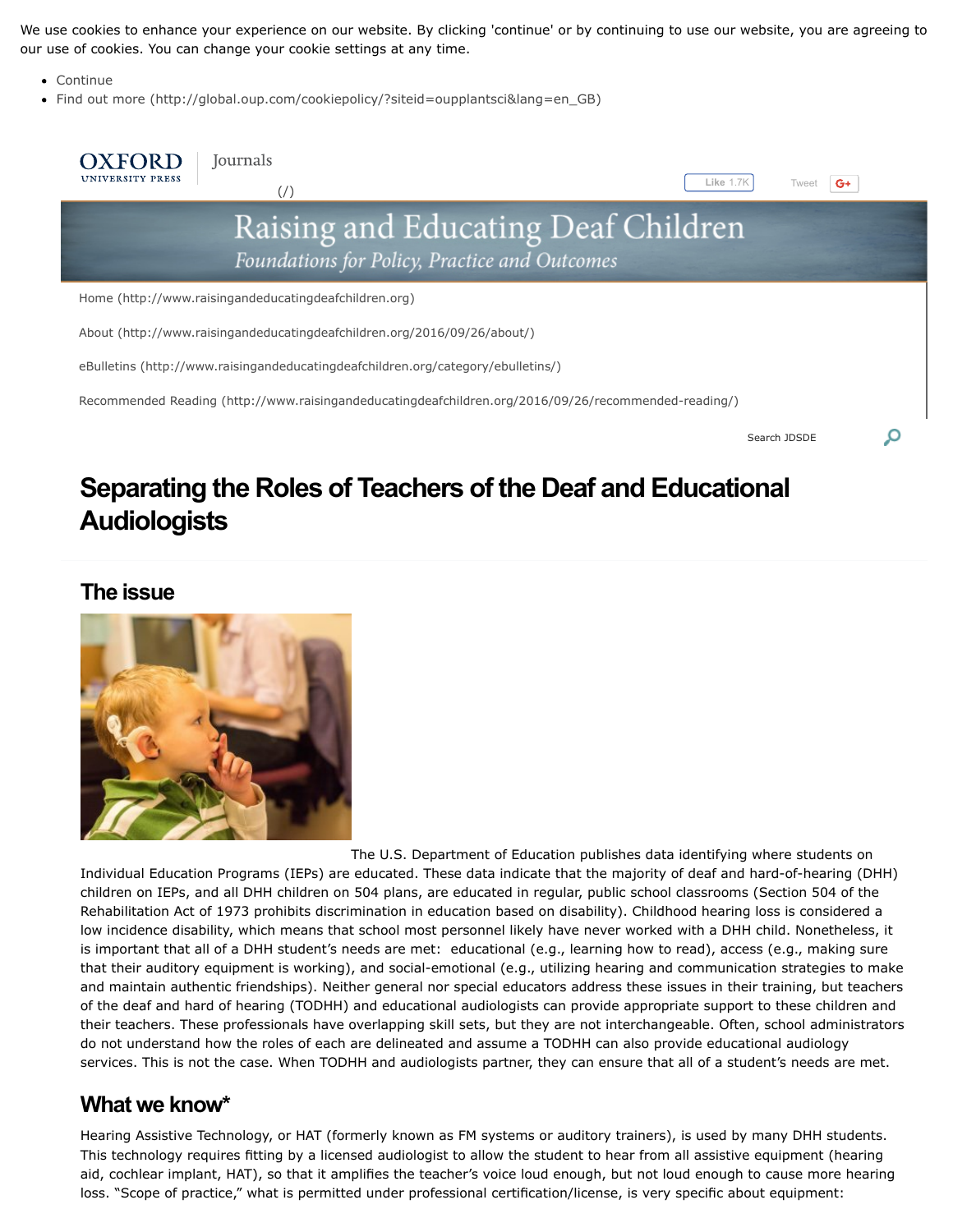Audiologists recommend and fit HAT; TODHH maintain HAT, ensuring that it is working, troubleshooting simple problems, etc. It is not within TODHH or speech-language pathologists' scope of practice to fit equipment, and that should not be expected by school administration to be part of their job responsibilities. Importantly, research studies have found that up to 50% of hearing aids and HAT worn at school are not functioning on any given day. As a result, IDEA requires that schools check equipment daily.

Educational audiology is listed as a "related service" in the Individuals with Disabilities Education Act (IDEA), along with speech-language pathology, physical therapy, etc. IDEA specifies school audiologists' responsibilities. The Educational Audiology Association (EAA) summarized the IDEA responsibilities in *Educational Services Under IDEA: Pertinent Regulations*, and several organizations have developed guidelines outlining audiology services in schools. The American Speech-Language-Hearing Association (ASHA) published *Guidelines for Audiology Service Provision in and for Schools*. EAA published a number of documents, including *School Based Audiology Services and Recommended Professional Practices for Educational Audiologists*. EAA also published advocacy statements helpful for school administrators to understand how an educational audiologist can support students with hearing loss.

Some of the roles of TODHH and educational audiologists are overlapping, however there are very specific roles that are delineated to each professional. EAA published *Recommended Roles of Educational Audiologists and Teachers of the Deaf and Hard of Hearing* with input from both professions. This document identifies the roles that TODHH and educational audiologists should be responsible for in the schools, both separate and overlapping roles.

\* Documents cited here all can be found via online searches of their titles

### **What we don't know**

Educational audiology service delivery models vary widely. There is no predictable way of knowing what states, or even what school districts offer regular access to educational audiologists. Some districts hire their own. Others participate in collaborative organizations that hire audiologists. Some hospitals and schools for the deaf have consultation programs in which they contract out educational audiologists to public schools. Regardless, schools need to connect with local audiologists to provide IDEA services. A clinical audiologist interested in providing services to a school can be directed to a number of sources for support, including guidance documents on the EAA website and various other sources.

## **Implications**

DHH students who do not have properly fitted HAT equipment that is working consistently with hearing aids or cochlear implants cannot fully access instruction. This will impact learning and socialization in a variety of negative ways. A teambased approach with TODHH, educational audiologists, and school-based personnel, can mitigate these problems and allow appropriate access to the curriculum.

> Posted on April 3, 2017 by Kym Meyer The Learning Center for the Deaf kym\_meyer {at} tlcdeaf.org (Photo courtesy of The Learning Center for the Deaf)

# **Further reading**

[Borders, C.M., Barnett, D., & Bauer, A.M. \(2010\). How are they really doing? Observation of inclusionary classroom participation](http://academic.oup.com//jdsde/article/15/4/348/335137/How-Are-They-Really-Doing-Observation-of?guestAccessKey=1be6c2d9-88b4-4cbd-b6f6-6e8af90ddb3d) for children with mild-to-moderate deafness. *Journal of Deaf Studies and Deaf Education, 15*, 348-357.

**view details**

(http://academic.oup.com//jdsde/article/15/4/348/335137/How-Are-They-Really-Doing-Observation-of? guestAccessKey=1be6c2d9-88b4-4cbd-b6f6-6e8af90ddb3d)

[Đoković, S., Gligorović, M., Ostojić, S., Dimić, N., Radić-Šestić, M., & Slavnić , S. \(2014\). Can mild bilateral sensorineural hearing](http://academic.oup.com//jdsde/article/19/4/484/2937173/Can-Mild-Bilateral-Sensorineural-Hearing-Loss?guestAccessKey=911a61f2-b906-4f2c-b1d0-e198218a8105) loss affect developmental abilities in younger school-age children? *Journal of Deaf Studies and Deaf Education, 19*, 484-495.

**view details**